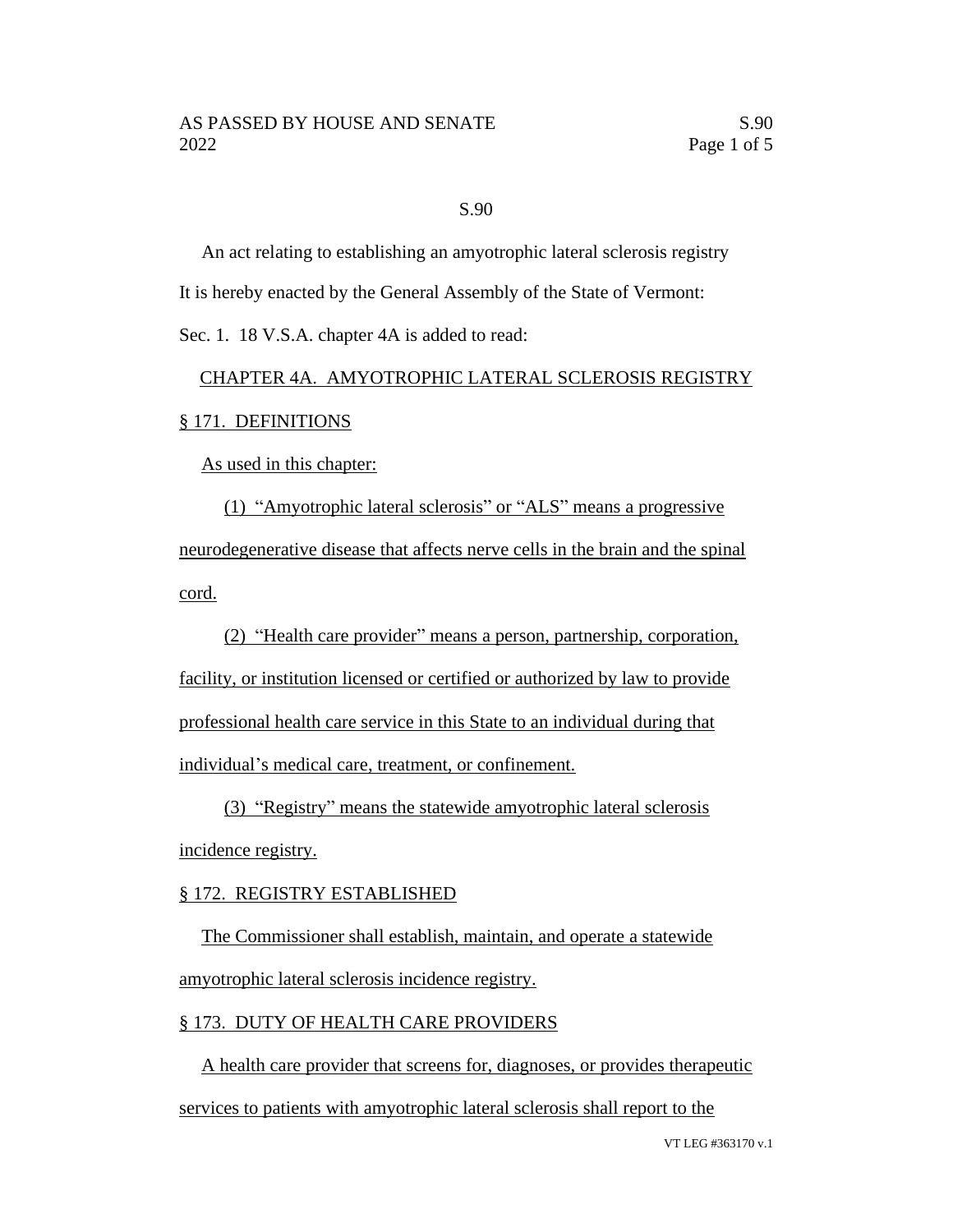Department all individuals diagnosed as having amyotrophic lateral sclerosis not later than six months from the date of diagnosis. The report shall include information on each individual's usual occupation and industry of employment and other elements determined by rule to be appropriate.

# § 174. CONFIDENTIALITY

(a)(1) All identifying information regarding an individual patient or health care provider is exempt from public inspection and copying under the Public Records Act and shall be kept confidential.

(2) Notwithstanding subdivision (1) of this subsection, the Commissioner may enter into data sharing and protection agreements with researchers or state, regional, or national amyotrophic lateral sclerosis registries for bidirectional data exchange, provided access under such agreements is consistent with the privacy, security, and disclosure protections in this chapter. In the case of researchers, the Commissioner shall also first obtain evidence of the approval of their academic committee for the protection of human subjects established in accordance with 45 C.F.R. Part 46. The Commissioner shall disclose the minimum information necessary to accomplish a specified research purpose.

(b) The Department may disclose aggregated and deidentified information from the registry.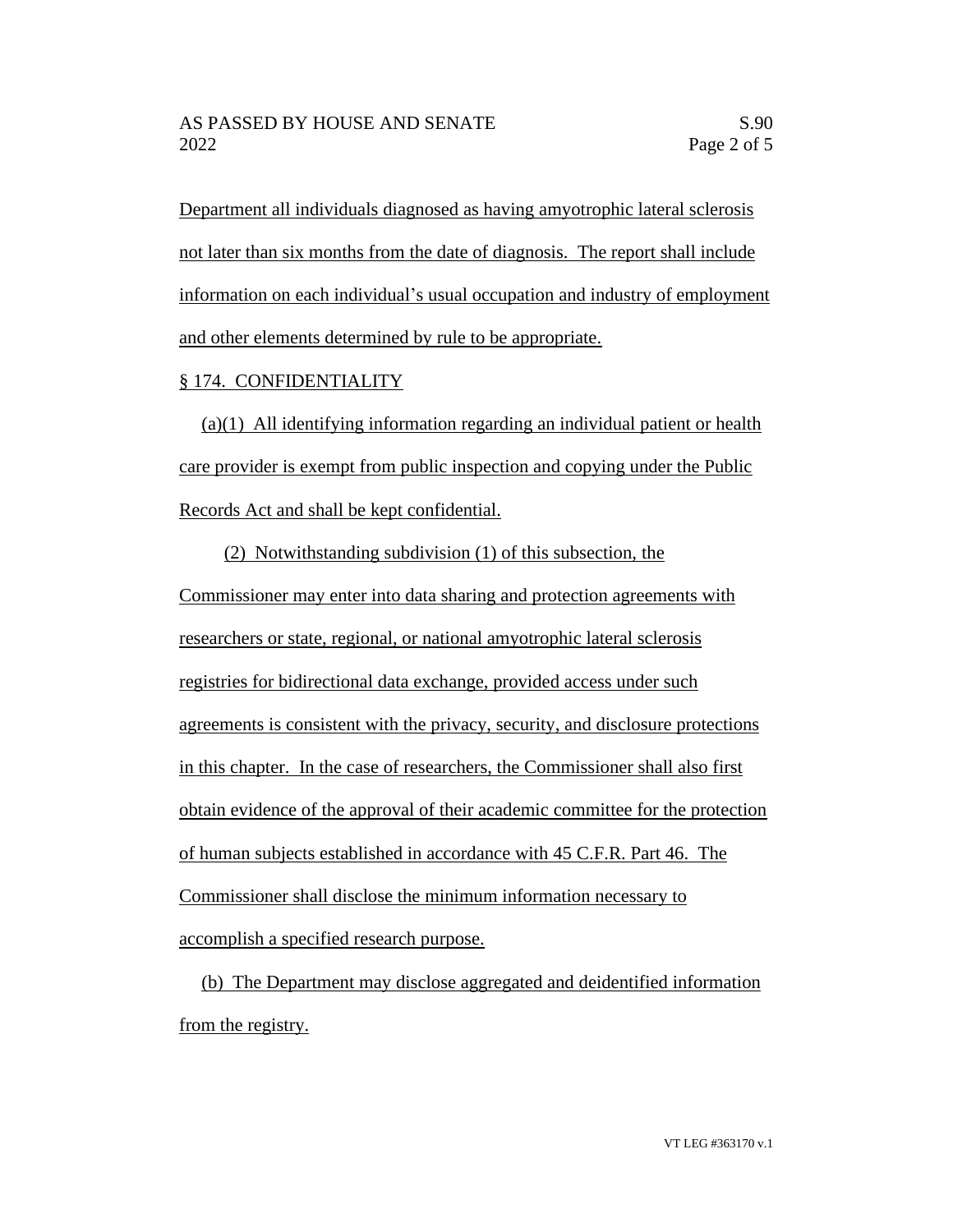#### § 175. ANNUAL REPORT

Annually, on or before January 15, the Department shall submit a written report to the Governor, the House Committee on Human Services, and the Senate Committee on Health and Welfare containing the statewide prevalence and incidence estimates of amyotrophic lateral sclerosis, including any trends occurring over time across the State. Reports shall not contain information that directly or indirectly identifies an individual patient or health care provider.

# § 176. RULEMAKING

The Commissioner shall adopt rules pursuant to 3 V.S.A. chapter 25 to implement this chapter, including rules to govern the operation of the registry, data reported to the registry, and data release protocols.

# § 177. LIABILITY

(a) No action for damages arising from the disclosure of confidential or privileged information shall be maintained against any person, or the employer or employee of any person, who participates in good faith in the reporting of amyotrophic lateral sclerosis registry data or data for amyotrophic lateral sclerosis morbidity or mortality studies in accordance with this chapter.

(b) No license of a health care provider shall be denied, suspended, or revoked for the good faith disclosure of confidential or privileged information in the reporting of amyotrophic lateral sclerosis registry data or data for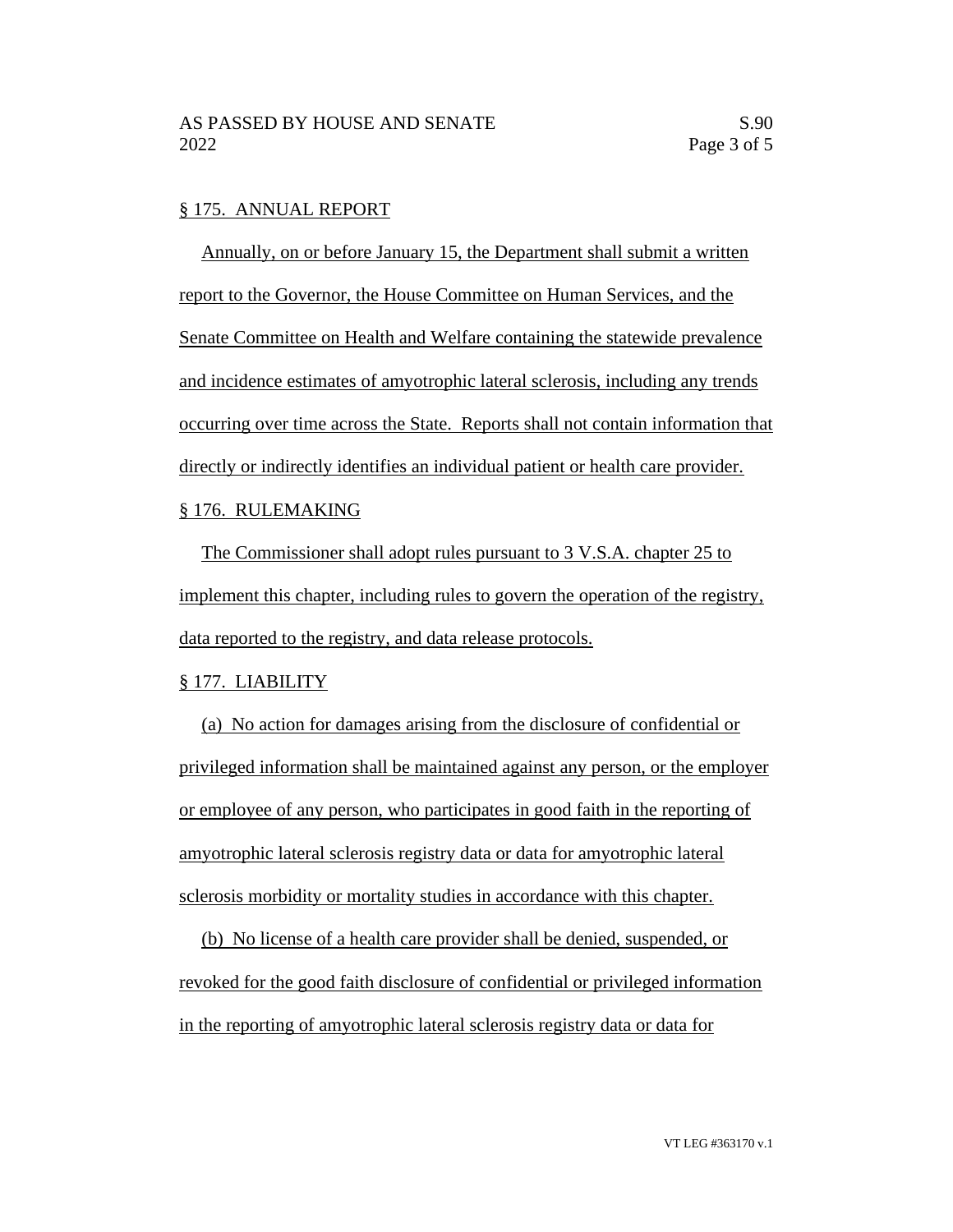amyotrophic lateral sclerosis morbidity or mortality studies in accordance with this chapter.

(c) Nothing in this section shall be construed to apply to the unauthorized disclosure of confidential or privileged information when such disclosure is due to gross negligence or willful misconduct.

Sec. 2. DEPARTMENT OF HEALTH; EDUCATIONAL MATERIALS

(a) On or before December 31, 2022, the Commissioner of Health shall develop and make available written educational materials that provide information about the National Amyotrophic Lateral Sclerosis Registry, including:

(1) information regarding how to participate in the National Amyotrophic Lateral Sclerosis Registry and resources that can provide assistance with the registration process;

(2) information regarding the eligibility requirements for participation in the National Amyotrophic Lateral Sclerosis Registry; and

(3) contact information for the National Amyotrophic Lateral Sclerosis Registry and local and national research entities investigating the causes of amyotrophic lateral sclerosis.

(b) On or before December 31, 2022, the Department of Health, in cooperation with appropriate professional licensing boards and professional membership associations, shall ensure the educational materials developed